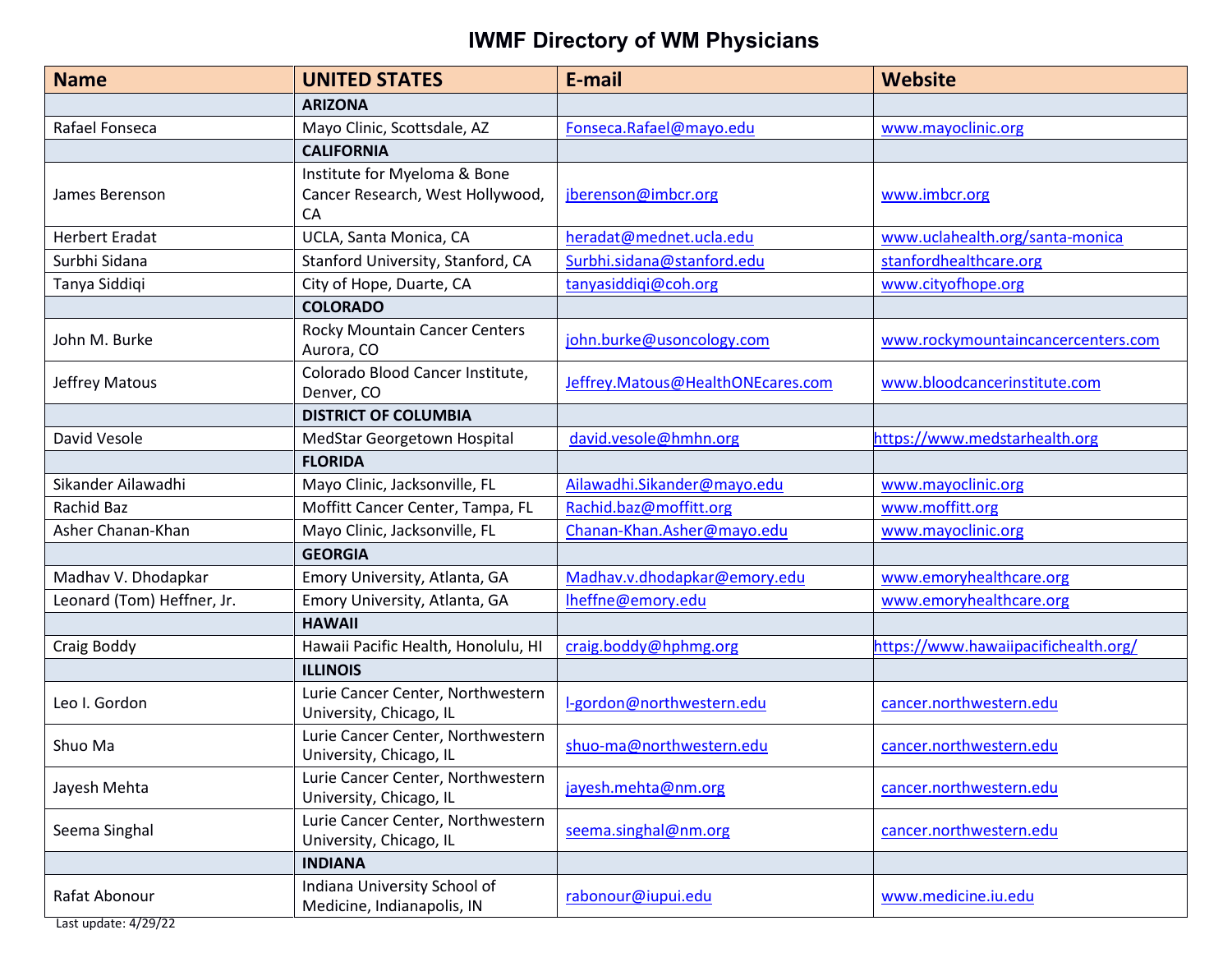| <b>Name</b>                                   | <b>UNITED STATES</b>                                                                            | E-mail                                                                   | <b>Website</b>                                                                    |
|-----------------------------------------------|-------------------------------------------------------------------------------------------------|--------------------------------------------------------------------------|-----------------------------------------------------------------------------------|
|                                               | <b>MARYLAND</b>                                                                                 |                                                                          |                                                                                   |
| <b>Ashraf Badros</b>                          | University of Maryland, Baltimore,<br>MD                                                        | abadros@umm.edu                                                          | www.umm.edu                                                                       |
| Mary McMaster                                 | National Institutes of Health,<br>Bethesda, MD                                                  | Mary.McMaster@nih.hhs.gov                                                | www.dceg.cancer.gov/about/staff-<br>directory/biographies/K-N/mcmaster-<br>mary   |
|                                               | <b>MASSACHUSETTS</b>                                                                            |                                                                          |                                                                                   |
| Andrew R. Branagan                            | Massachusetts General Hospital<br>Boston, MA                                                    | abranagan@mgh.harvard.edu                                                | https://www.massgeneral.org/doctors/doct<br>or.aspx?id=20316                      |
| Jorge J. Castillo                             | Dana-Farber Cancer Institute,<br>Boston, MA                                                     | JorgeJ_Castillo@dfci.harvard.edu                                         | www.dana-farber.org or<br>www.jorgejcastillo.com                                  |
| <b>Irene Ghobrial</b><br>(IgM MGUS)           | Dana-Farber Cancer Institute,<br>Boston, MA                                                     | Irene Ghobrial@dfci.harvard.edu                                          | www.dana-farber.org                                                               |
| Shayna Sarosiek<br>(Amyloidosis)              | Dana-Farber Cancer Institute,<br>Boston, MA                                                     | shayna sarosiek@dfci.harvard.edu                                         | www.dana-farber.org                                                               |
| Steven P. Treon                               | Dana-Farber Cancer Institute,<br>Boston, MA                                                     | Contact: Christopher Patterson<br>Christopher Patterson@DFCI.Harvard.EDU | www.dana-farber.org                                                               |
|                                               | <b>MINNESOTA</b>                                                                                |                                                                          |                                                                                   |
| Stephen Ansell                                | Mayo Clinic, Rochester, MN                                                                      | Ansell.Stephen@mayo.edu                                                  | www.mayoclinic.org                                                                |
| Morie Gertz                                   | Mayo Clinic, Rochester, MN                                                                      | Gertz.Morie@mayo.edu                                                     | www.mayoclinic.org                                                                |
| Michelle Mauermann<br>(peripheral neuropathy) | Mayo Clinic, Rochester, MN                                                                      | Mauermann.Michelle@mayo.edu                                              | www.mayoclinic.org                                                                |
|                                               | <b>MISSOURI</b>                                                                                 |                                                                          |                                                                                   |
| Alan Pestronk<br>(peripheral neuropathy)      | Washington University School of<br>Medicine, St. Louis, MO                                      | pestronka@neuro.wustl.edu                                                | www.medicine.wustl.edu                                                            |
|                                               | <b>NEW JERSEY</b>                                                                               |                                                                          |                                                                                   |
| David Siegel                                  | <b>Hackensack University Medical</b><br>Center, Hackensack, NJ                                  | DSiegel@HackensackUMC.org                                                | www.hackensackumc.org                                                             |
| David Vesole                                  | John Theurer Cancer Center at<br><b>Hackensack University Medical</b><br>Center, Hackensack, NJ | david.vesole@hmhn.org                                                    | www.hackensackumc.org/services/cancer-<br>care/services/multiple-myeloma-division |
|                                               |                                                                                                 |                                                                          |                                                                                   |
|                                               |                                                                                                 |                                                                          |                                                                                   |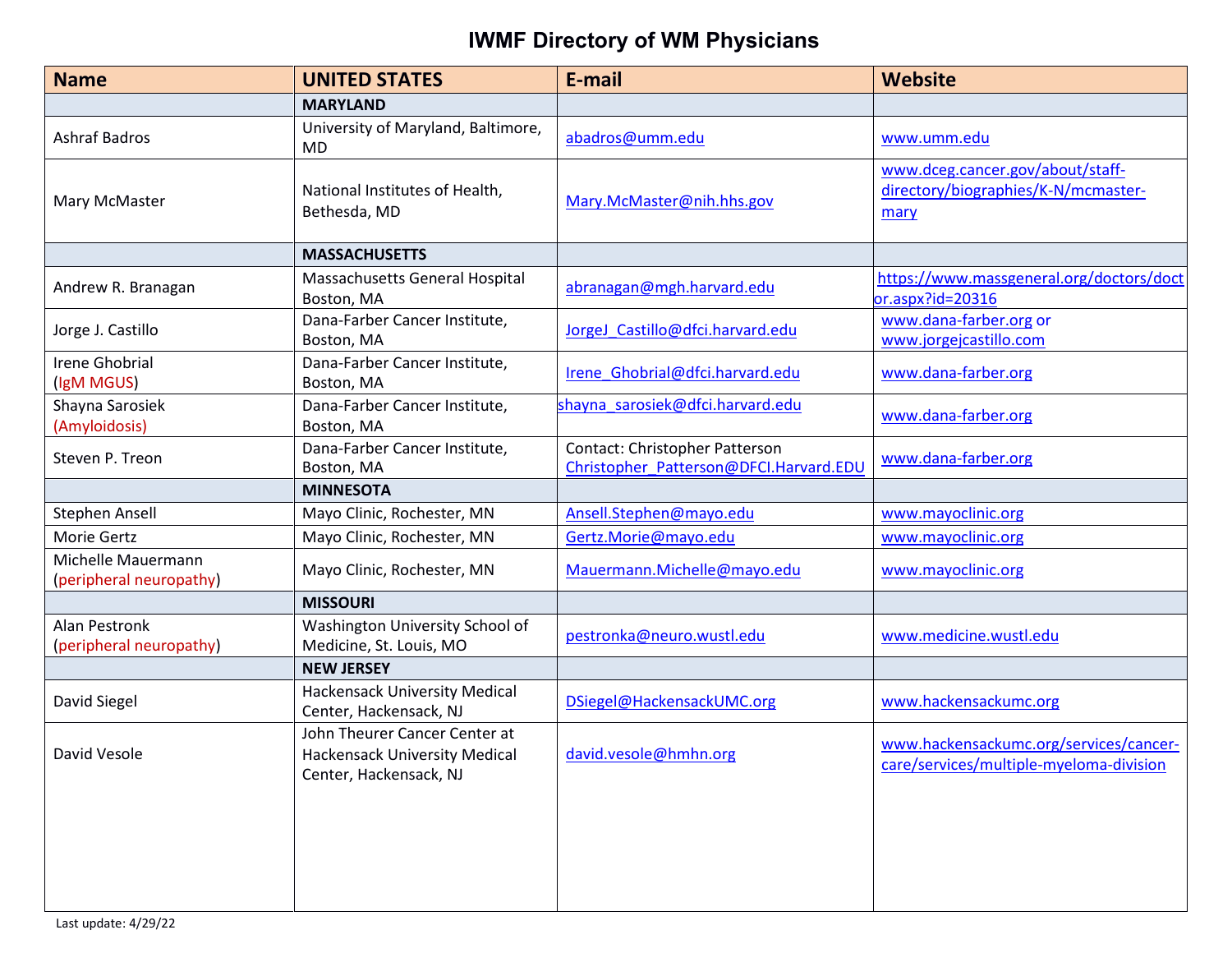| <b>Name</b>                 | <b>UNITED STATES</b>                                                | E-mail                            | <b>Website</b>            |
|-----------------------------|---------------------------------------------------------------------|-----------------------------------|---------------------------|
|                             | <b>NEW YORK</b>                                                     |                                   |                           |
| <b>Morton Coleman</b>       | NY Presbyterian Weill Cornell,<br>New York, NY                      | mortoncolemanmd@aol.com           | www.nyp.org               |
| <b>Richard Furman</b>       | NY Presbyterian Weill Cornell,<br>New York, NY                      | rrfurman@med.cornell.edu          | www.nyp.org               |
| Peter Martin                | NY Presbyterian Weill Cornell,<br>New York, NY                      | pem9019@med.cornell.edu           | www.nyp.org               |
| Lia Palomba                 | Memorial Sloan-Kettering,<br>New York, NY                           | Palombam@MSKCC.org                | www.mskcc.org             |
| Joshua Richter              | Mount Sinai Hospital, New York,<br><b>NY</b>                        | Joshua.Richter@mssm.edu           | www.mountsinai.org        |
|                             | <b>OHIO</b>                                                         |                                   |                           |
| John Byrd *No New Patients* | The Ohio State University,<br>Columbus, OH                          | john.byrd@osumc.edu               | www.wexnermedical.osu.edu |
|                             | <b>OREGON</b>                                                       |                                   |                           |
| Christopher Yasenchak       | Willamette Valley Cancer Institute<br>& Research Center, Eugene, OR | chris.yasenchak@usoncology.com    | www.oregoncancer.org      |
|                             | <b>PENNSYLVANIA</b>                                                 |                                   |                           |
| Adam Cohen                  | University of Pennsylvania,<br>Philadelphia, PA                     | Adam.cohen@uphs.upenn.edu         | www.pennmedicine.org      |
| <b>Edward Stadtmauer</b>    | University of Pennsylvania,<br>Philadelphia, PA                     | stadtmae@uphs.upenn.edu           | www.pennmedicine.org      |
|                             | <b>TEXAS</b>                                                        |                                   |                           |
| Larry Anderson              | UT Southwestern Medical Center,<br>Dallas, TX                       | Larry.Anderson@UTSouthwestern.edu | www.utsouthwestern.edu    |
| Sheeba Thomas               | MD Anderson Cancer Center,<br>Houston, TX                           | sthomas@mdanderson.org            | www.mdanderson.org        |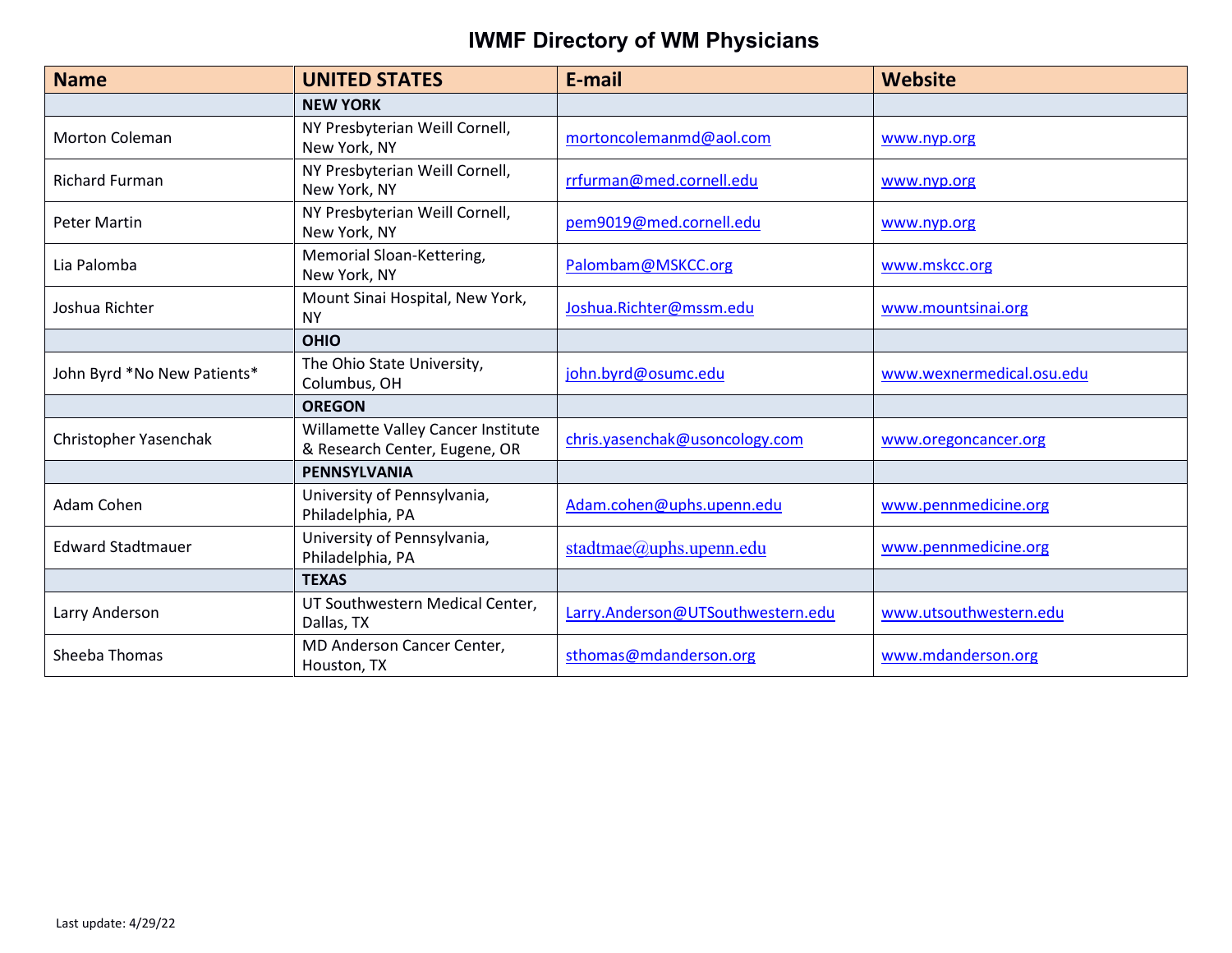| <b>Name</b>            | <b>UNITED STATES</b>                                                                           | E-mail                           | <b>Website</b>                                                                            |
|------------------------|------------------------------------------------------------------------------------------------|----------------------------------|-------------------------------------------------------------------------------------------|
|                        | <b>WASHINGTON</b>                                                                              |                                  |                                                                                           |
| Mary Kwok              | University of Washington, Seattle<br>Cancer Care Alliance, Seattle                             | marykwok@uw.edu                  | www.seattlecca.org                                                                        |
| David Maloney          | University of Washington, Seattle                                                              | dmaloney@fhcrc.org               | www.uwmedicine.org/uw-medical-center                                                      |
|                        | WASHINGTON, D.C.- SEE DISTRICT OF COLUMBIA ABOVE                                               |                                  |                                                                                           |
| <b>Name</b>            | <b>AFRICA</b>                                                                                  | <b>E-Mail</b>                    | <b>Website</b>                                                                            |
|                        | <b>SOUTH AFRICA</b>                                                                            |                                  |                                                                                           |
| David Brittain         | Netcare Pretoria East Hospital,<br>Pretoria                                                    | david@actlife.co.za              | https://www.oncology-sa.co.za/alberts-cellular-<br>therapy-haematology-services-pretoria/ |
| <b>Name</b>            | <b>ASIA</b>                                                                                    | <b>E-Mail</b>                    | <b>Website</b>                                                                            |
|                        | <b>CHINA</b>                                                                                   |                                  |                                                                                           |
| <b>Wenming Chen</b>    | Beijing Chaoyang Hospital                                                                      | wenming-chen@yahoo.com           | www.bjcyh.com.cn                                                                          |
| Jian Hou               | Shanghai Renji Hospital                                                                        | houjian@medmail.com.cn           | www.renji.com                                                                             |
| Lugui Qiu              | Blood Diseases Hospital & Institute of <i>qiulg@ihcams.ac.cn</i><br>Hematology, Tianjin, China |                                  | http://www.chinablood.com.cn                                                              |
|                        | <b>ISRAEL</b>                                                                                  |                                  |                                                                                           |
| Moshe Gatt             | Hadassah Hebrew University<br>Medical Center, Jerusalem                                        | rmoshg@hadassah.org.il           | https://www.hadassah.org.il/hematologyenkarem/                                            |
| Iuliana (Julia) Vaxman | <b>Rabin Medical Center</b><br>Petah-Tikvah, Israel                                            | sjuliava@gmail.com               | https://www.clalit.co.il/                                                                 |
| <b>Name</b>            | <b>AUSTRALIA</b>                                                                               | E-mail                           | <b>Website</b>                                                                            |
|                        | <b>AUSTRALIA CAPITAL TERRITORY</b>                                                             |                                  |                                                                                           |
| Dipti Talaulikar       | Canberra                                                                                       | Dipti.Talaulikar@act.gov.au      | www.health.act.gov.au                                                                     |
|                        | <b>NEW SOUTH WALES</b>                                                                         |                                  |                                                                                           |
| P. Joy Ho              | Sydney                                                                                         | Joy.Ho1@health.nsw.gov.au        | www.canrefer.org.au                                                                       |
| Judith Trotman         | Sydney                                                                                         | Judith.Trotman@health.nsw.gov.au | www.slhd.nsw.gov.au                                                                       |
|                        | <b>QUEENSLAND</b>                                                                              |                                  |                                                                                           |
| Peter Mollee           | <b>Brisbane</b>                                                                                | peter.mollee@health.qld.gov.au   | www.health.gld.gov.au                                                                     |
|                        | <b>SOUTH AUSTRALIA</b>                                                                         |                                  |                                                                                           |
| Pratyush Giri          | Adelaide                                                                                       | pratyush.giri@sa.gov.au          | www.rah.sa.gov.au                                                                         |
| Noemi Horvath          | Adelaide                                                                                       | noemi.horvath@health.sa.gov.au   | www.rah.sa.gov.au                                                                         |
|                        | <b>VICTORIA</b>                                                                                |                                  |                                                                                           |
| H. Miles Prince        | Melbourne                                                                                      | miles.prince@petermac.org        | www.petermac.org                                                                          |

Last update: 4/29/22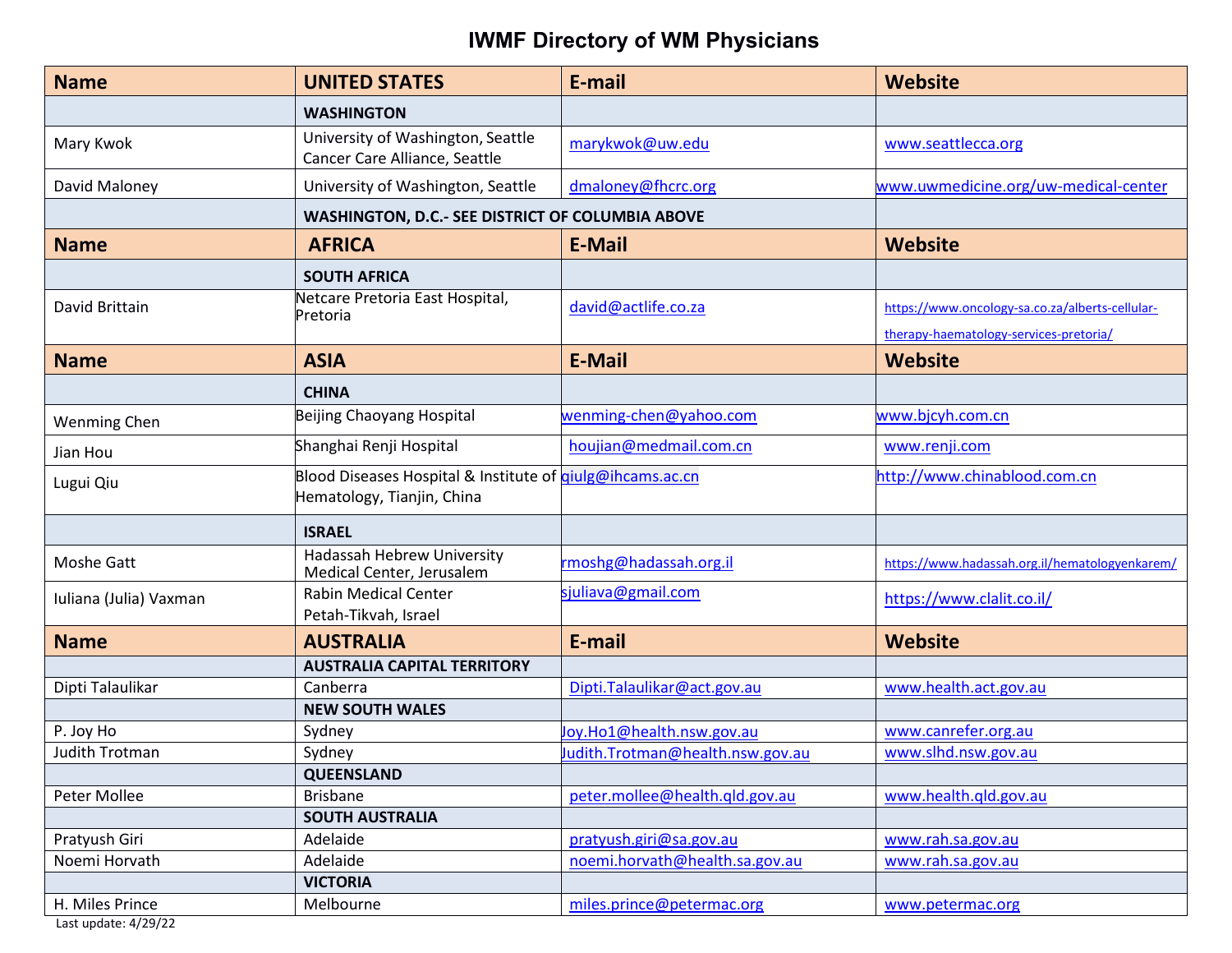| <b>Name</b>     | <b>AUSTRALIA</b>         | E-mail                        | <b>Website</b>           |
|-----------------|--------------------------|-------------------------------|--------------------------|
| John Seymour    | Melbourne                | john.seymour@petermac.org     | www.petermac.org         |
| Constantine Tam | Melbourne                | constantine.tam@petermac.org  | www.petermac.org         |
|                 | <b>WESTERN AUSTRALIA</b> |                               |                          |
| Paul Cannell    | Perth                    | paul.cannell@health.wa.gov.au | www.fsh.health.wa.gov.au |

| <b>Name</b>        | <b>CANADA</b>                                    | E-mail                                          | Website                      |
|--------------------|--------------------------------------------------|-------------------------------------------------|------------------------------|
|                    | <b>ALBERTA</b>                                   |                                                 |                              |
| Christopher Venner | Cross Cancer Institute,<br>University of Alberta | ChristopherPaul.Venner@albertahealthservices.ca | www.albertahealthservices.ca |
| Irwindeep Sandhu   | Cross Cancer Institute,<br>University of Alberta | irwindeep@ualberta.ca                           | www.albertahealthservices.ca |
|                    | <b>ONTARIO</b>                                   |                                                 |                              |
| Christine Chen     | Princess Margaret Hospital, Toronto              | Christine.chen@uhn.ca                           | www.theprincessmargaret.ca   |
| Lisa Hicks         | St. Michael's Hospital, Toronto                  | hicksl@smh.toronto.on.ca                        | www.stmichaelshospital.com   |
| Parveen Wasi       | McMaster Health Sciences Hospital,<br>Hamilton   | wasip@mcmaster.ca                               | www.mcmaster.ca              |

| <b>Name</b>           | <b>EUROPE</b>                                              | E-mail                                   | Website                                              |
|-----------------------|------------------------------------------------------------|------------------------------------------|------------------------------------------------------|
|                       | <b>DENMARK</b>                                             |                                          |                                                      |
| Lars Munksgaard       | University Hospital, Odense                                | lars.munksgaard@rsyd.dk                  | http://www.ouh.dk/wm259883                           |
|                       | <b>FRANCE</b>                                              |                                          |                                                      |
| Arnaud Jaccard        | University Hospital of Limoges,<br>Limoges                 | arnaud.jaccard@chu-limoges.fr            | www.chu-limoges.fr                                   |
| Xavier Leleu          | Hospital Claude Huries, Lille                              | xavier.leleu@chru-lille.fr               | www.chru-lille.fr                                    |
| Pierre Morel          | Centre Hospitalier Dr.<br>Schaffner, Lens                  | pmorel@ch-lens.fr                        | www.ch-lens.fr                                       |
| Olivier Tournilhac    | University Hospital, Clermont-<br>Ferrand                  | otournilhac@chu-clermontferrand.fr       | www.chu-clermontferrand.fr                           |
| Loïc Ysebaert         | Institute Universitaire du Cancer<br>de Toulouse, Toulouse | ysebaert.loic@iuct-oncopole.fr           | www.chu-toulouse.fr                                  |
|                       | <b>GERMANY</b>                                             |                                          |                                                      |
| Christian Buske       | University Hospital Ulm, Ulm                               | christian.buske@uni-ulm.de               | www.uniklinik-ulm.de                                 |
| <b>Mathias Rummel</b> | Hospital of the Justus Liebig-<br>University               | mathias.rummel@innere.med.uni-giessen.de | https://www.ukgm.de/ugm 2/deu/ugi hon/12<br>107.html |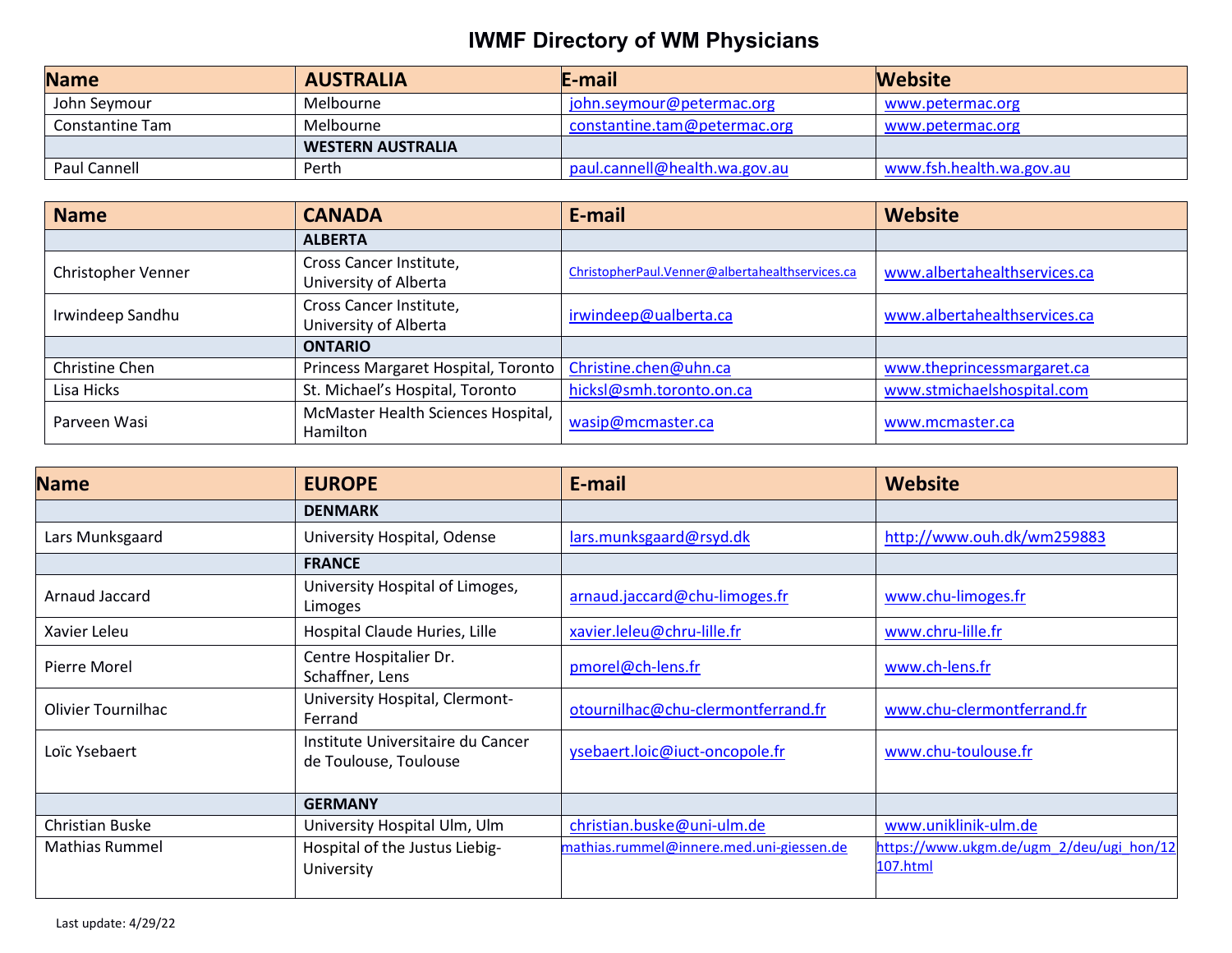| <b>Name</b>                 | <b>EUROPE</b>                                             | E-mail                | Website                   |
|-----------------------------|-----------------------------------------------------------|-----------------------|---------------------------|
|                             | <b>GREECE</b>                                             |                       |                           |
| <b>Meletios Dimopoulos</b>  | University of Athens School of<br>Medicine, Athens        | mdimop@med.uoa.gr     | www.school.med.uoa.gr     |
| <b>Efstathios Kastritis</b> | National and Kapodistrian University<br>of Athens, Athens | ekastritis@med.uoa.gr | http://myeloma.med.uoa.gr |
| Evangelos Terpos            | University of Athens School of<br>Medicine, Athens        | eterpos@med.uoa.gr    | www.school.med.uoa.gr     |
|                             | <b>ICELAND</b>                                            |                       |                           |
| Sigurdur Kristinsson        | Karolinska University<br>Hospital, Reykjavik              | sigyngvi@hi.is        | www.english.hi.is         |

|                     | <b>ITALY</b>               |                                         |                         |
|---------------------|----------------------------|-----------------------------------------|-------------------------|
| Giampaolo Merlini   | University of Pavia, Pavia | gmerlini@unipv.it                       | www.sanmatteo.org       |
| Enrica Morra        | Ospedale Niguarda, Milan   | enrica.morra@ospedaleniguarda.it        | www.ospedaleniguarda.it |
| Alessandra Tedeschi | Ospedale Niguarda, Milan   | alessandra.tedeschi@ospedaleniguarda.it | www.ospedaleniguarda.it |
| Marzia Varettoni    | University of Pavia, Pavia | m.varettoni@smatteo.pv.it               | www.sanmatteo.org       |

|                    | <b>NETHERLANDS</b>                                           |                              |                                       |
|--------------------|--------------------------------------------------------------|------------------------------|---------------------------------------|
| Marie Jose Kersten | University of<br>Amsterdam, Amsterdam                        | m.j.kersten@amc.uva.nl       | www.uva.nl                            |
| Josephine M. Vos   | St. Antonius Hospital, Amsterdam                             | jm.vos@antoniusziekenhuis.nl | www.antoniusziekenhuis.nl             |
| Monique Minnema    | <b>University Medical</b><br>Center, Utrecht                 | m.c.minnema@umcutrecht.nl    | www.umcutrecht.nl                     |
|                    | <b>POLAND</b>                                                |                              |                                       |
| Artur Jurczyszyn   | Jagiellonian University, Department<br>of Hematology, Kraków | mmjurczy@cyf-kr.edu.pl       | www.szpiczak.org<br>www.jurczyszyn.eu |